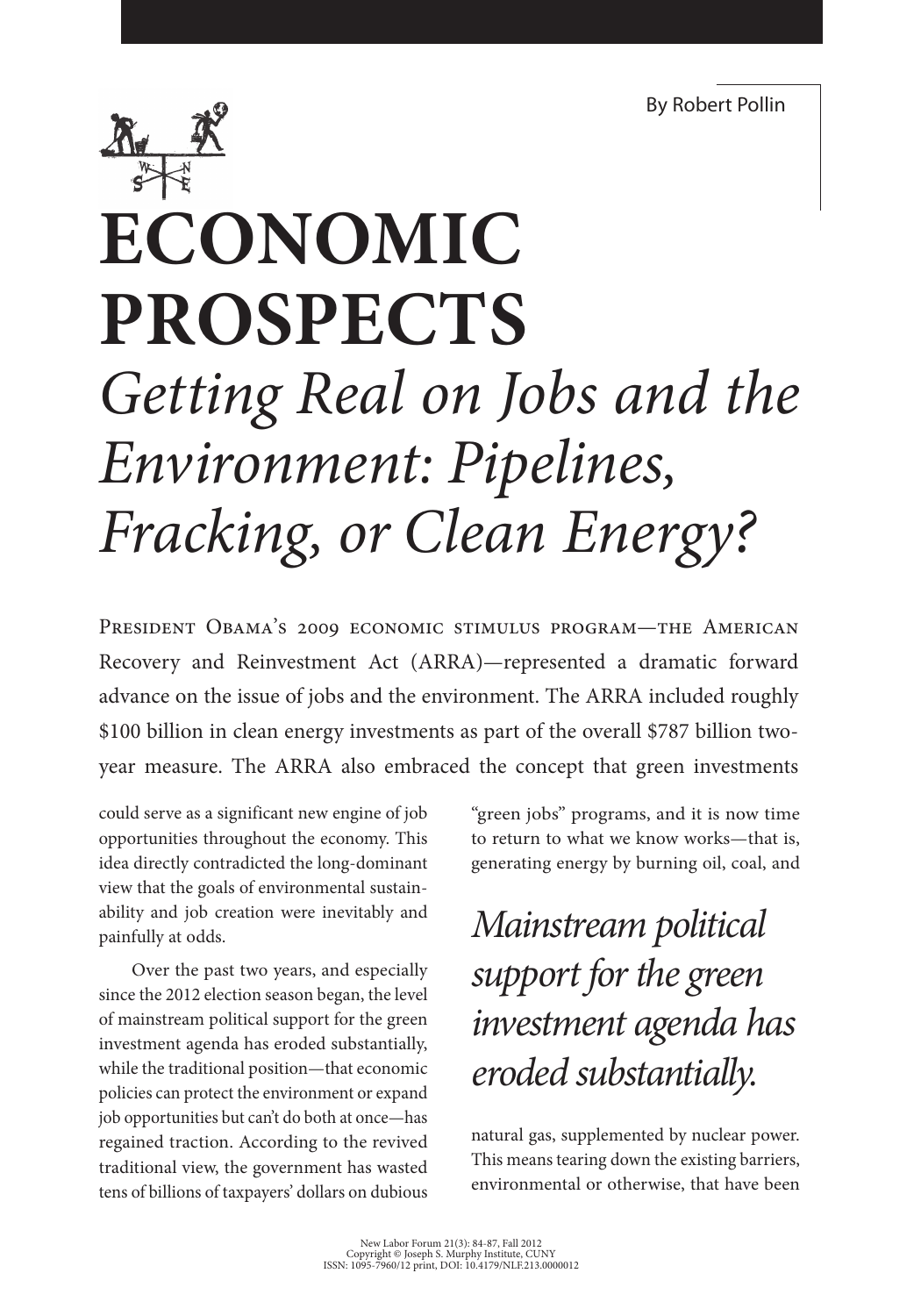stifling the traditional energy sectors. Mitt Romney is running hard on this line while President Obama has retreated markedly from his previous support for a green investments/ jobs agenda.

Three main factors are driving this reversal on jobs and the environment. The most important is the perception that the \$100 billion green stimulus program failed to deliver the jobs it promised. If the green jobs agenda was successful, why is the unemployment rate stuck so high?

Renewable energy is also increasingly seen as being impractical. The big story here was the bankruptcy, in September 2011, of Solyndra, the Northern California-based manufacturer of solar panels. Solyndra had received \$535 million in federal loan guarantees through the Obama stimulus program only two years prior to declaring bankruptcy.

A final factor has been the widely touted projections of huge new supplies of cheap oil and natural gas from within the United States itself and Canada. These new supplies would come from two main sources. One is oil extracted from tar sands in Northern Alberta, then transported to U.S. refineries via the proposed Keystone Pipeline, which would run through the U.S. heartland down to the Gulf of Mexico. The other is natural gas supplies deposited in shale rock formations running from West Virginia to upstate New York. The gas embedded in these shale formations is released through the recently-developed technique of hydraulic fracturing, or "fracking," of the shale.

These matters need to also be framed within a larger context, encompassing two fundamental realities about the world today. The first is that the entire globe faces a potential ecological disaster over the next generation if we do not take effective action to dramatically cut greenhouse gas emissions generated by burning fossil fuels. The other is that the

U.S. and most of the rest of the advanced economies are still experiencing the most severe employment crisis since the 1930s Depression. These realities mean that we now hardly have the luxury of choosing either jobs or the environment. If at all possible, we need to figure out how to advance a unified agenda for full employment and ecological sanity. But has the experience over the past few years shown that this is not possible?

### **The ARRA, Green Investments, and Jobs**

**THE CLEAN ENERGY AGENDA**<br>includes energy efficiency measured<br>such as building retrofits, public<br>transportation and a "smart grid" electri includes energy efficiency measures such as building retrofits, public transportation, and a "smart grid" electricity transmission system; and renewable energy investments in the solar, wind, and geothermal industries. The money spent on these projects did create jobs, pretty much exactly as anticipated. There are a lot of

*Spending on green investments creates approximately three times as many jobs as spending on maintaining our existing fossil fuel sector.* 

technical challenges in trying to pin down one overarching set of accurate figures here. But considering only projects within the Department of Energy itself, the best estimate is that about two hundred thousand one-year-long jobs (or their equivalent over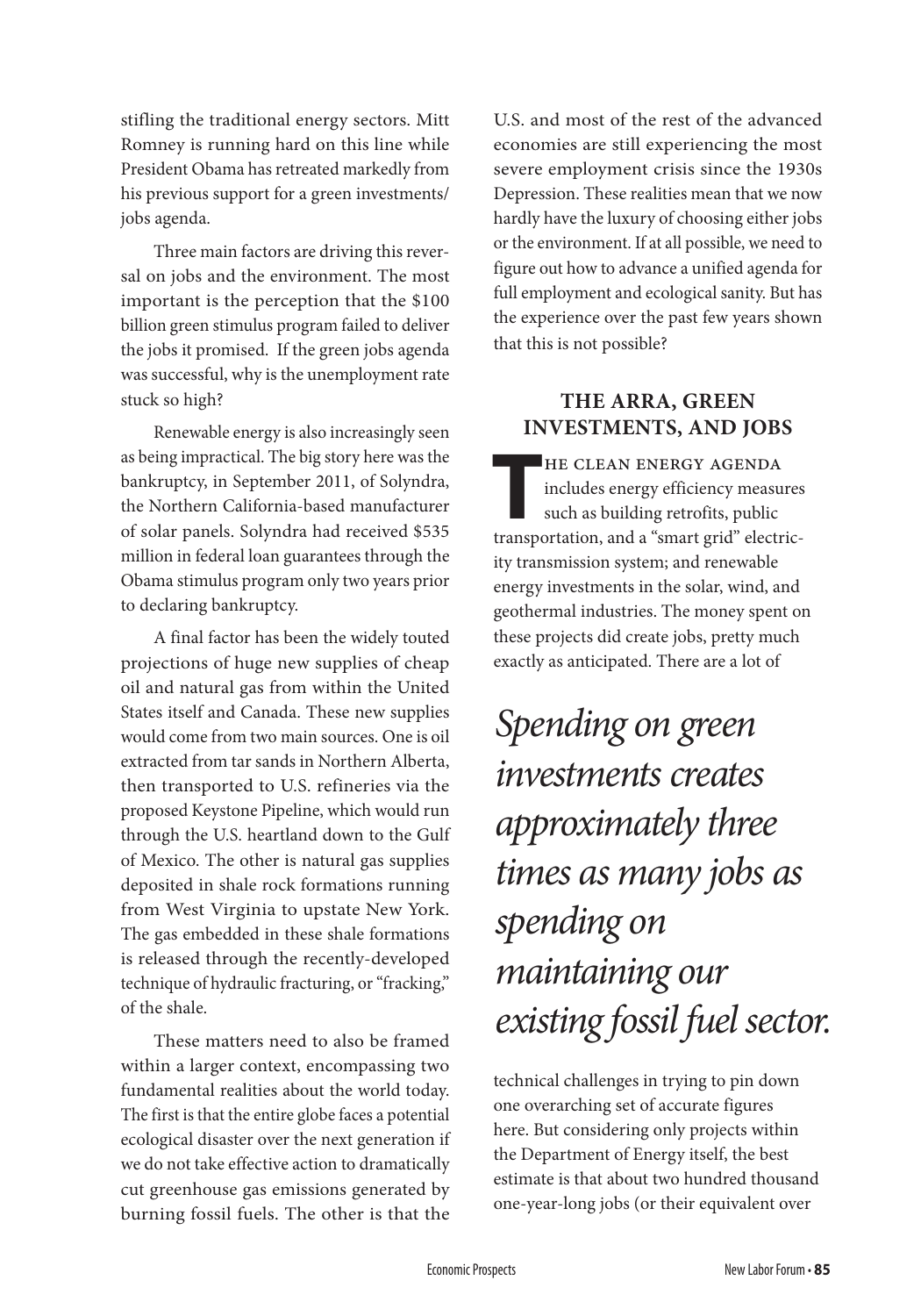longer time periods) were created by spending about \$17 billion. This amounts to about twelve jobs per \$1 million in spending.

Generally speaking, spending on green investments creates approximately three times as many jobs as spending the same amount of money on maintaining our existing fossil fuel sector. The reasons are straightforward. First, clean energy investments are simply more labor intensive. Also, a higher proportion of overall spending on the green economy remains within the domestic economy as opposed to purchasing imports.

Nevertheless, there was, indeed, a serious problem with the green stimulus program, which was that not enough money went out the door quickly enough. Given that the budget under President Bush for clean energy investments never even reached \$2 billion per year, ratcheting up to \$100 billion with the ARRA inevitably entailed major administrative bottlenecks. Indeed, the Congressional Budget Office had anticipated from the start that the green investment features of the ARRA would require five years, not two, to be fully disbursed, with the bulk of the overall budget being spent in the later years. However, by the end of 2011, with only about 40 percent of the allocated funds (at most) having been spent, the remaining allocations were cancelled as part of the new mantra in Washington for deficit reduction.

#### **Lessons from the Solyndra Failure**

**THERE ARE CERTAINLY LESSONS**<br>that need to be learned from the spec-<br>tacular collapse of Solyndra. But the that need to be learned from the spectacular collapse of Solyndra. But the broad-brush claim that all subsidies for renewable energy are boondoggles is not one of them. In fact, if the world is going to have a chance of controlling climate change over the next twenty to thirty years, renewable energy needs to become abundant and cheap. Among renewable

energy sources, wind, geothermal, biofuels, and hydroelectric are already either as affordable or within range of oil, coal, natural gas, and nuclear power strictly in terms of costs. These renewable sources will therefore not require major levels of continued subsidies to establish and maintain commercial competitiveness.

# *Over the long term, solar promises to be the cleanest, safest, and most abundant energy source.*

Solar power is different. The costs of generating electricity from solar are still two to three times higher than those for conventional energy. The total share of U.S. energy consumption that is supplied by solar is correspondingly miniscule, less than 1 percent of total supply. However, over the long term, solar promises to be the cleanest, safest, and most abundant energy source. As such, solar deserves to be subsidized, in ways that parallel the research and development (R&D) programs that, for generations, have been housed in the U.S. Defense Department. These programs have led to some spectacular technological breakthroughs, including jet aviation, the computer, and the internet. Moreover, Pentagonsupported R&D was further enhanced by the Defense Department's procurement policies, which created and sustained huge guaranteed markets for the products emerging from its R&D programs. This is what enabled emerging technologies such as the internet to incubate slowly over time rather than having to prove their value prematurely to private businesses and consumers. The incubation period for the internet was about thirty-five years. We should